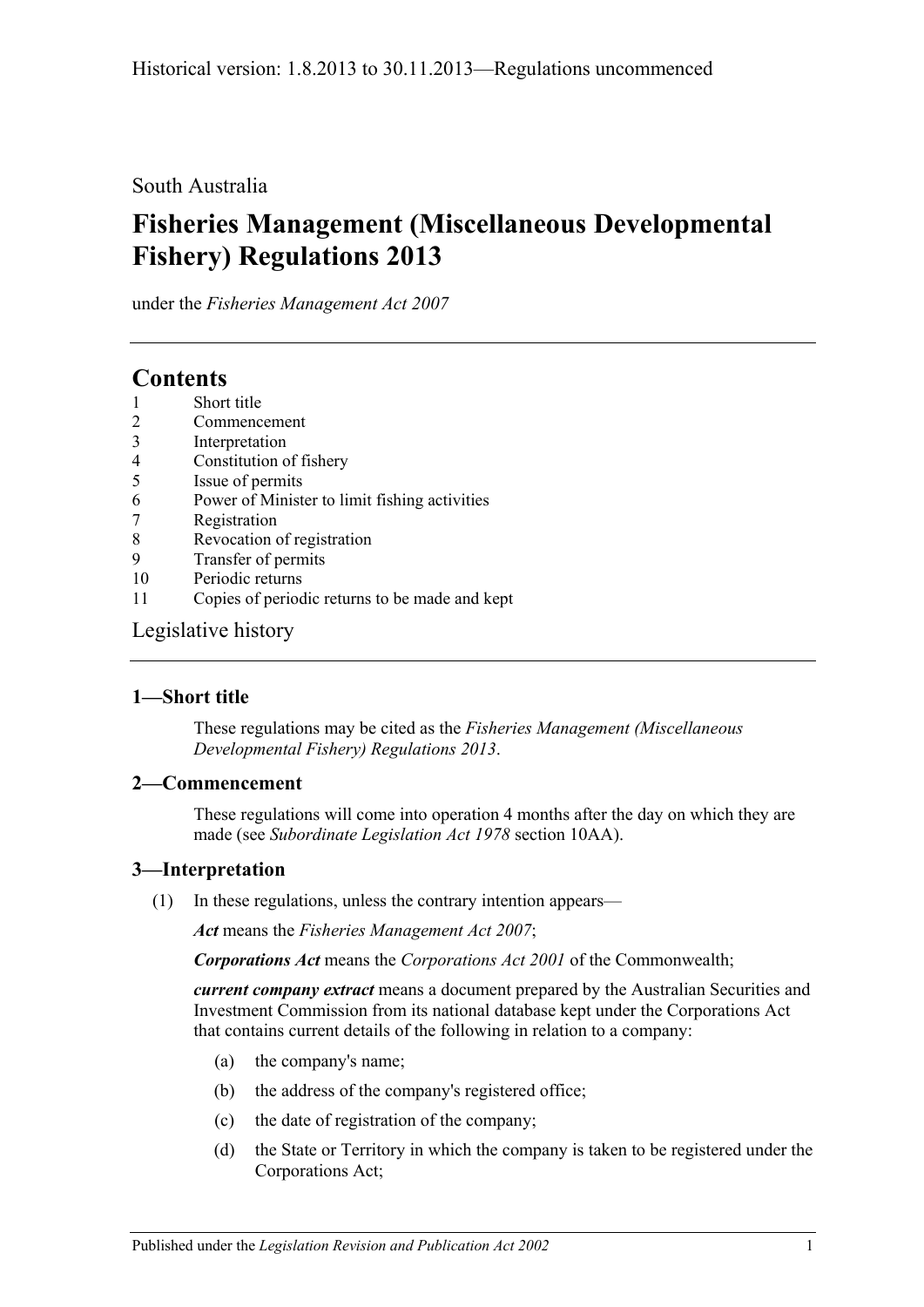- (e) the company's Australian Company Number;
- (f) whether the company is a proprietary company or a public company;
- (g) the full name of each director of the company;
- (h) the full name of each secretary (if any) of the company;

*fishery* means the Miscellaneous Developmental Fishery constituted by these regulations;

*prescribed fishery regulations* means any of the following regulations:

- (a) the *[Fisheries Management \(Abalone Fisheries\) Regulations](http://www.legislation.sa.gov.au/index.aspx?action=legref&type=subordleg&legtitle=Fisheries%20Management%20(Abalone%20Fisheries)%20Regulations%202006) 2006*;
- (b) the *[Fisheries Management \(Blue Crab Fishery\) Regulations](http://www.legislation.sa.gov.au/index.aspx?action=legref&type=subordleg&legtitle=Fisheries%20Management%20(Blue%20Crab%20Fishery)%20Regulations%201998) 1998*;
- (c) the *[Fisheries Management \(Charter Boat Fishery\) Regulations](http://www.legislation.sa.gov.au/index.aspx?action=legref&type=subordleg&legtitle=Fisheries%20Management%20(Charter%20Boat%20Fishery)%20Regulations%202005) 2005*;
- (d) the *[Fisheries Management \(Lakes and Coorong Fishery\) Regulations](http://www.legislation.sa.gov.au/index.aspx?action=legref&type=subordleg&legtitle=Fisheries%20Management%20(Lakes%20and%20Coorong%20Fishery)%20Regulations%202009) 2009*;
- (e) the *[Fisheries Management \(Marine Scalefish Fisheries\) Regulations](http://www.legislation.sa.gov.au/index.aspx?action=legref&type=subordleg&legtitle=Fisheries%20Management%20(Marine%20Scalefish%20Fisheries)%20Regulations%202006) 2006*;
- (f) the *[Fisheries Management \(Prawn Fisheries\) Regulations](http://www.legislation.sa.gov.au/index.aspx?action=legref&type=subordleg&legtitle=Fisheries%20Management%20(Prawn%20Fisheries)%20Regulations%202006) 2006*;
- (g) the *[Fisheries Management \(River Fishery\) Regulations](http://www.legislation.sa.gov.au/index.aspx?action=legref&type=subordleg&legtitle=Fisheries%20Management%20(River%20Fishery)%20Regulations%202006) 2006*;
- (h) the *[Fisheries Management \(Rock Lobster Fisheries\) Regulations](http://www.legislation.sa.gov.au/index.aspx?action=legref&type=subordleg&legtitle=Fisheries%20Management%20(Rock%20Lobster%20Fisheries)%20Regulations%202006) 2006*;

*waters of the State* means all the waters to which the Act applies.

- (2) In these regulations, unless the contrary intention appears, *company*, *director*, *proprietary company* and *public company* have the same respective meanings as in the Corporations Act.
- (3) In these regulations, a reference to the *taking of aquatic resources* includes a reference to an act preparatory to, or involved in, the taking of the aquatic resources.

#### <span id="page-1-0"></span>**4—Constitution of fishery**

- (1) The Miscellaneous Developmental Fishery is constituted.
- (2) The Miscellaneous Developmental Fishery consists of the taking of aquatic resources in the waters of the State but does not include a fishing activity of a class constituted as a fishery by prescribed fishery regulations.
- (3) The Miscellaneous Developmental Fishery is declared to be a developmental fishery for the purposes of the Act.

#### <span id="page-1-1"></span>**5—Issue of permits**

- (1) The Minister may issue permits in respect of the fishery.
- (2) Permits in respect of the fishery will be of the following classes:
	- (a) exploratory permits;
	- (b) developmental permits.
- (3) The Minister may only grant an exploratory permit in respect of the fishery if satisfied that the applicant is a natural person of at least 15 years of age and is a fit and proper person to hold a permit in respect of the fishery.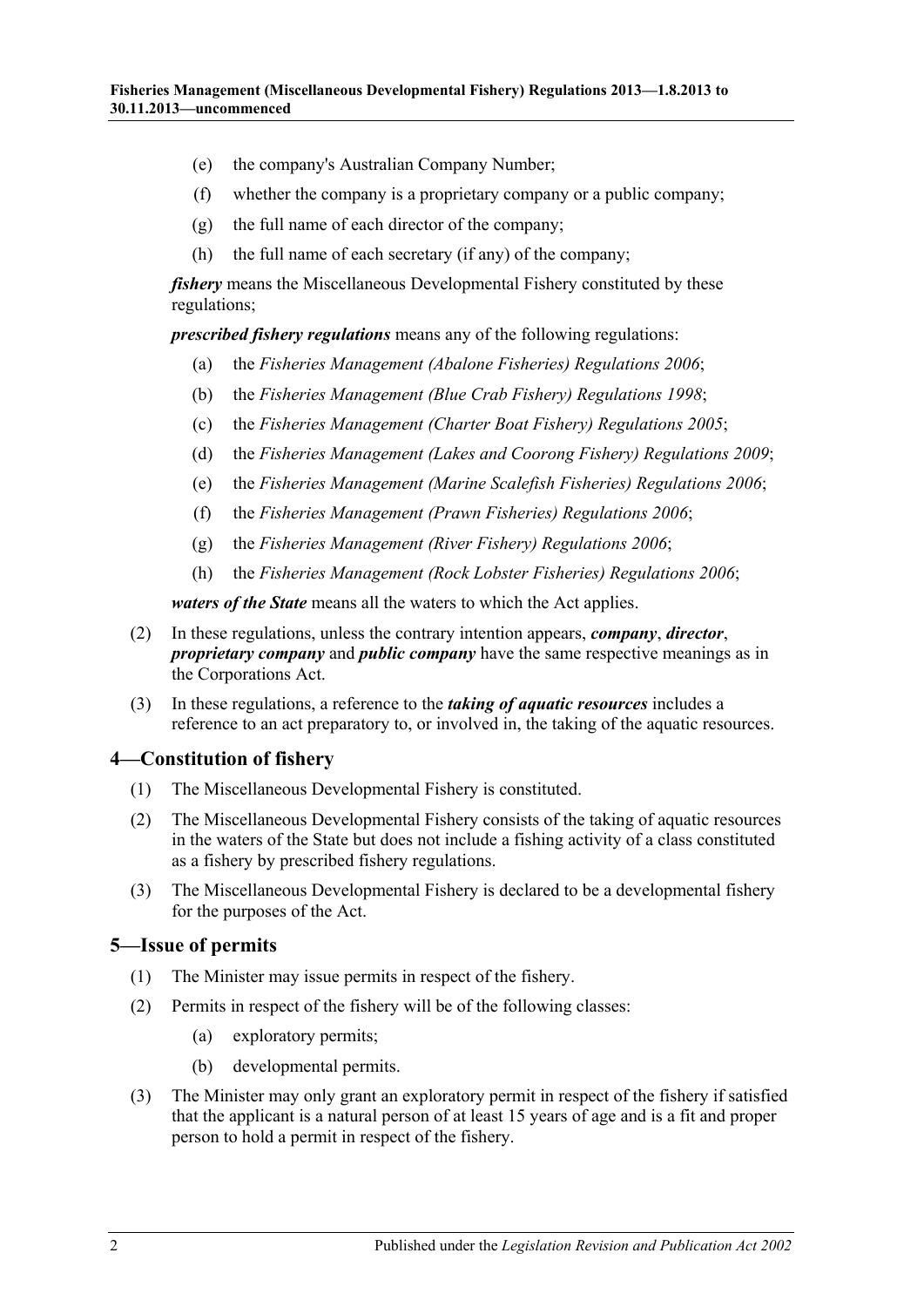- (4) The Minister may only grant a developmental permit in respect of the fishery if satisfied as to the following:
	- (a) if the applicant is a natural person—that the person is at least 15 years of age and is a fit and proper person to hold a permit in respect of the fishery;
	- (b) if the applicant is a company—that each director of the company is a fit and proper person to be a director of a company that holds a permit in respect of the fishery.

## <span id="page-2-0"></span>**6—Power of Minister to limit fishing activities**

The Minister may impose conditions on a permit in respect of the fishery limiting the class of fishing activities that may be engaged in under the permit.

#### <span id="page-2-1"></span>**7—Registration**

An application by the holder of a permit in respect of the fishery—

- (a) to register a boat or device for use under the permit; or
- (b) to register a person as a master of a boat that may be used under the permit,

must be accompanied by the documents specified in the application form.

#### <span id="page-2-2"></span>**8—Revocation of registration**

- (1) The Minister may, on application by the holder of a permit in respect of the fishery, revoke the registration of—
	- (a) a boat or device used under the permit; or
	- (b) a person as a master of a boat that may be used under the permit.
- (2) An application for revocation of registration must—
	- (a) be made in a manner and form approved by the Minister; and
	- (b) be signed by the applicant and be completed in accordance with the instructions contained in the form; and
	- (c) be accompanied by the documents specified in the application form.

## <span id="page-2-3"></span>**9—Transfer of permits**

- (1) Exploratory permits are not transferable.
- (2) Developmental permits are transferable.
- (3) An application for consent to the transfer of a developmental permit must be accompanied by—
	- (a) the permit to be transferred; and
	- (b) a form of return as required by [regulation](#page-3-0) 10 completed by the holder of the permit up to the date of application; and
	- (c) if the transferee is a company—a current company extract relating to the transferee issued not more than 1 month immediately preceding the date of application.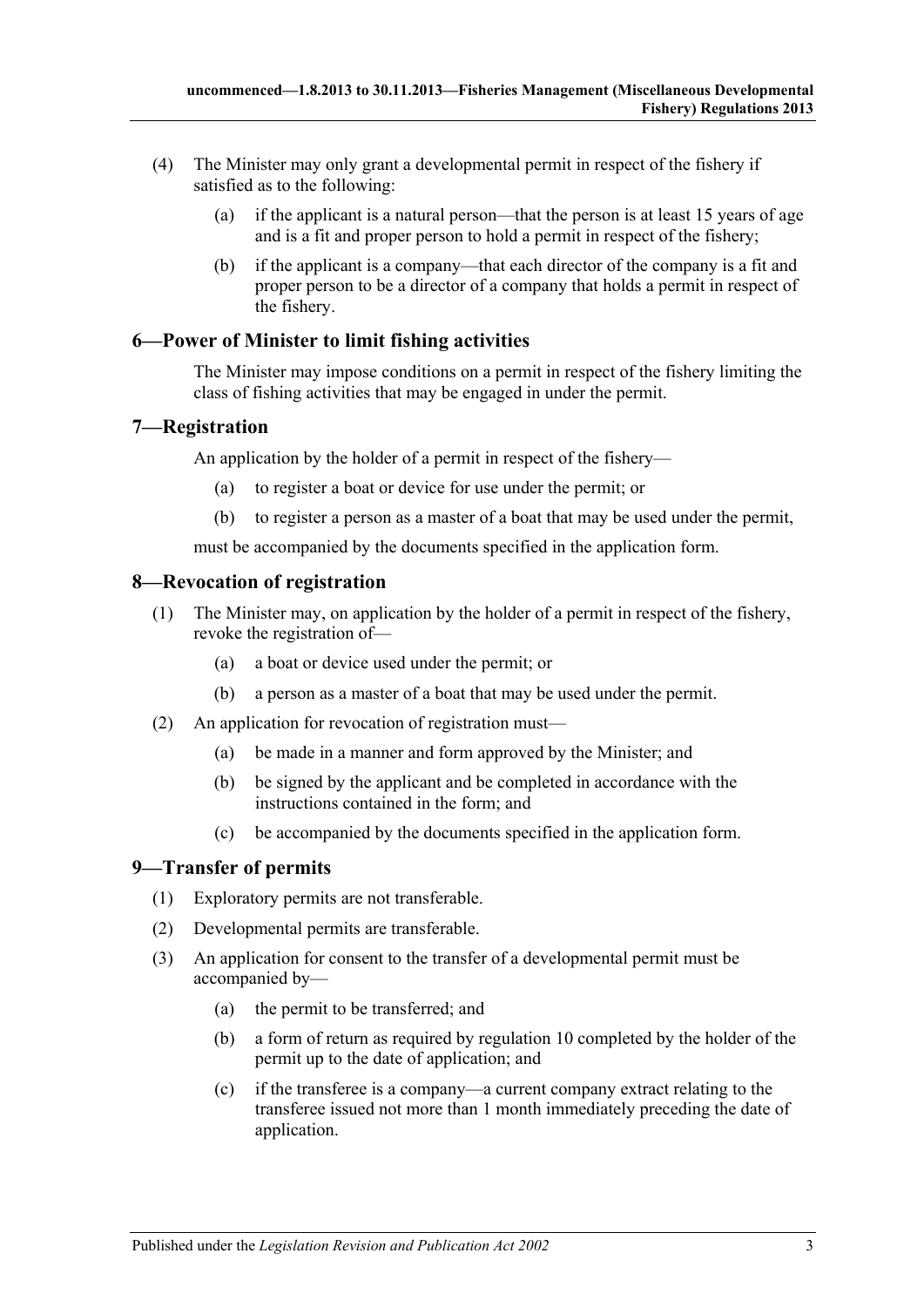- (4) The Minister may only consent to the transfer of a developmental permit if satisfied as to the following:
	- (a) that any fees or other amounts payable in relation to the permit under the Act have been paid in full;
	- (b) that the permit to be transferred has not been suspended;
	- (c) that no proceedings alleging an offence against the Act or the repealed Act are pending or likely to be commenced in the State against the holder of the permit;
	- (d) if the transferee is a natural person—that the transferee is at least 15 years of age and is a fit and proper person to hold a permit in respect of the fishery;
	- (e) if the transferee is a company—that each director of the company is a fit and proper person to be a director of a company that holds a permit in respect of the fishery.

#### <span id="page-3-0"></span>**10—Periodic returns**

The holder of a permit in respect of the fishery must, on a date or dates determined by the Minister in each year, provide the Minister with a periodic return containing such information as the Minister requires in the manner and form determined by the Minister.

Maximum penalty: \$5 000.

Expiation fee: \$315.

#### <span id="page-3-1"></span>**11—Copies of periodic returns to be made and kept**

The holder of a permit in respect of the fishery must—

- (a) make a copy of each return that he or she fills out pursuant to these regulations before the return is sent or delivered to the Minister; and
- (b) retain the copy for the period of 12 months from the last day of the month to which the return relates.

Maximum penalty: \$5 000.

Expiation fee: \$315.